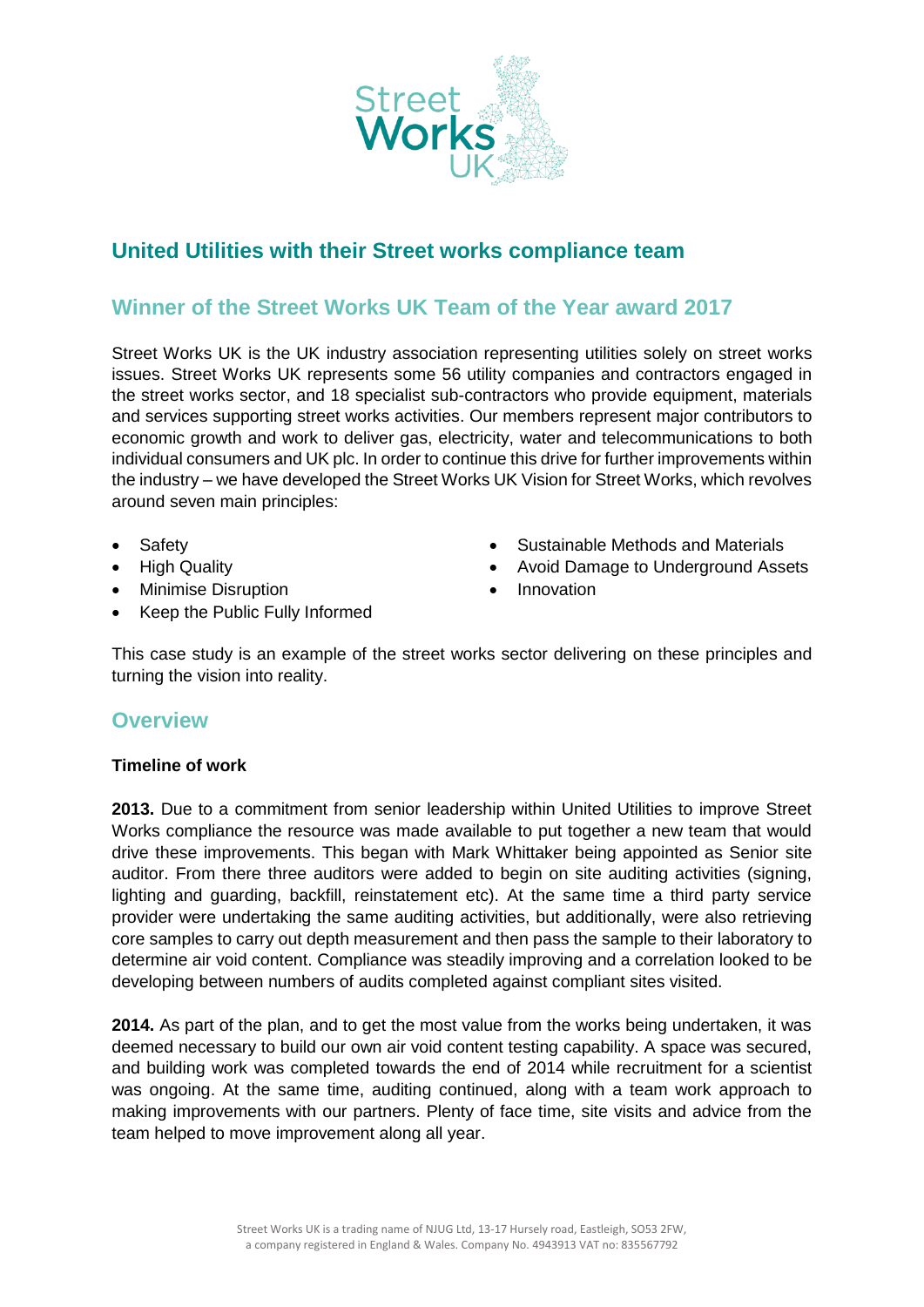

**2015.** Scientist appointed in January, with a UKAS visit in April being successful upon submission of action evidence. The laboratory was awarded UKAS testing status in July and tested its first 'live' sample the following month (as of end of September 2017, over 3500 samples have been processed). Due to capacity constraints, additional works were still being undertaken by the third party supplier. Compliance was still improving. The laboratory joined a proficiency testing scheme; a central lab distributes repeatable samples to participants, the sample is tested and results submitted. When results are published, it gives the laboratory the opportunity to understand how it performs against others conducting the same tests. They were able to see that we are in line with the other participants, giving added (independent) confidence in results on top of own quality checks. They were also asked by UKAS to consider setting up a UK based PT scheme, but this is something they did not wish to pursue at this time.

Having both site and now laboratory capacity within the same team has allowed 'narrow and deep' assessment of any issues that present themselves. Information from site condition is passed to the laboratory and the then the laboratory has the time to properly assess the sample once it is dry, (which is a huge advantage). This has led to issues such as over-use of Enviroclean being identified (potentially compromising the integrity of the reinstatement) and the information being passed to the relevant partner and stand down/tool box talks taking place to educate the reinstatement teams involved. This is possible due to the huge amount of data gathered, ordered and reported for each audit carried out; it allows us to identify areas of improvement quickly and efficiently to turn around non-compliant practices in short time frames – sometimes on the same day.

**2016.** Work began to build their own electronic auditing system, as they were still reliant on third party systems. Work continued to improve processes along with arrival of purpose built coring vehicle to house hydraulic coring rig. They continued to work with partners to present audit results, and from that, work to improve performance. Having full control of all activities helped to drive improvements through, and gave flexibility to address new (or existing) compliance issues. A second successful UKAS visit along with the second successful PT participation, showed improvements made by the site and lab team were having a positive on effect on the quality of the work being carried out.

**2017.** Site team numbers went from three to six, with an additional scientist added to the lab. As a result of this, third party audit, coring and air void content testing were turned off, at the same time as the in-house audit system went live. They are now fully able to cover current workload demands in house. A third successful UKAS visit gave just one action to complete (an extra temperature monitoring device for the laboratory) and was very complimentary about all aspects audited.

Utilising the capabilities of both the site and lab teams they have been able to undertake more detailed trials to better understand materials, construction methods and team behaviours. All this leads to a mind-set of improving what they currently do but also looking to the future with innovative ways of working (which we will be looking to share next year).